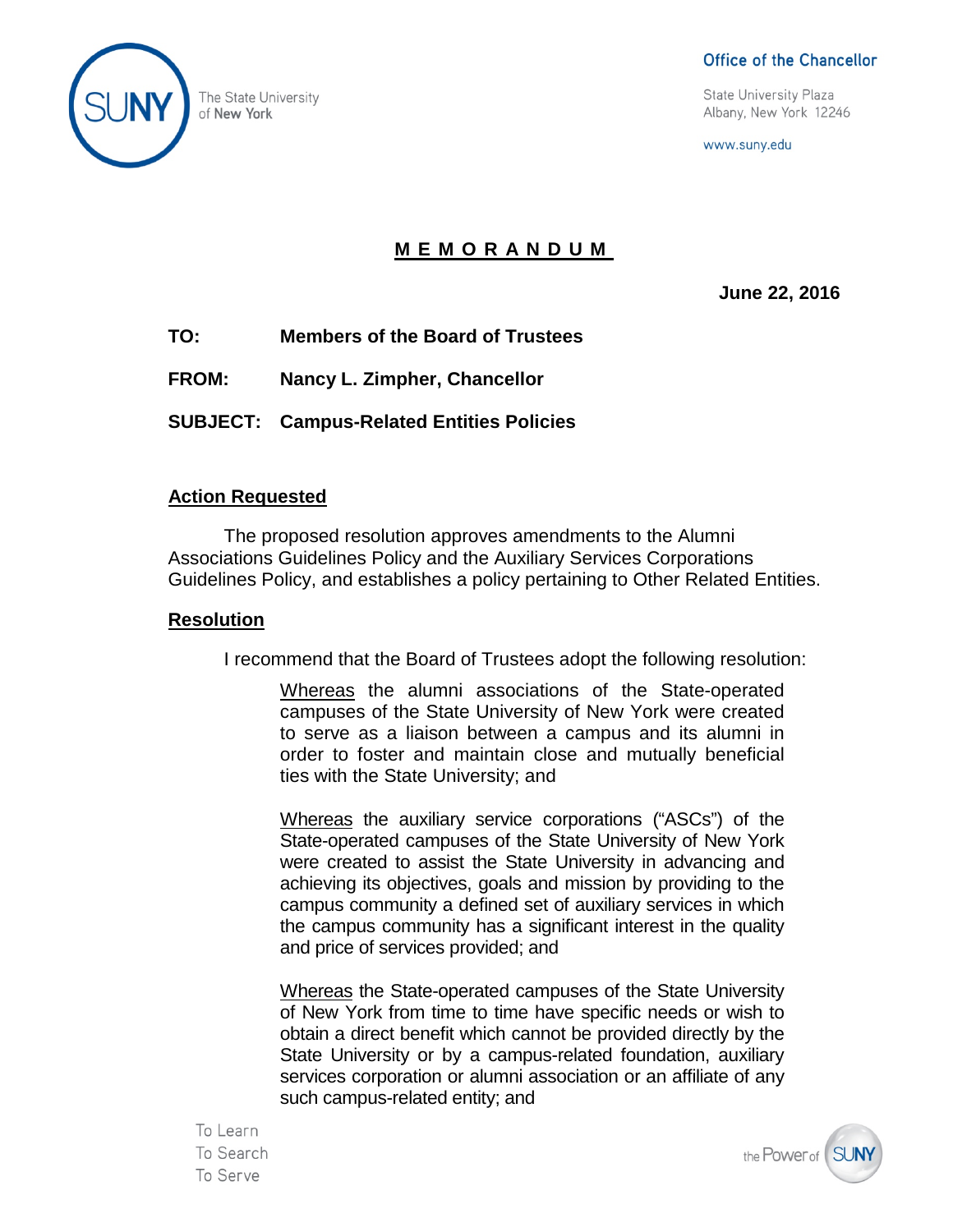Whereas the State-operated campuses of the State University of New York have established and may establish in the future other related entities ("OREs") to meet such specific needs or to provide such direct benefit and thereby assist the State University in advancing and achieving its objectives, goals and mission; and

Whereas the State University is committed to ensuring that the activities of these alumni associations, ASCs and OREs are properly conducted, with sound financial management practices, and appropriate levels of accountability, transparency and oversight by the State University; and

Whereas the activities and operation of the alumni associations and ASCs are subject to the guidelines set forth in State University Policies Nos. 9300, *Alumni Associations Guidelines* ("Alumni Associations Guidelines") and 9400, *Auxiliary Services Corporations Guidelines* ("ASC Guidelines"); and

Whereas on November 15, 2013, the Board of Trustees approved two resolutions (Resolution Nos. 2013-068 and 2013-069) supporting the Chancellor's initiative to strengthen compliance, accountability, and transparency for compensation and related issues; and

Whereas on November 15, 2013, the Board of Trustees, directed System Administration to examine certain matters relating to campus-related entities, subsidiaries and affiliates; and

Whereas a task force on "affiliates" was formed to address the matters set forth by the Board of Trustees and outlined in the November 15, 2013 resolutions; and

Whereas the task force concluded that more specificity was needed in the Alumni Associations Guidelines and ASC Guidelines with respect to financial responsibility, accountability, transparency and oversight; and

Whereas the task force concluded that guidelines were needed with respect to other related entities established or to be established by State-operated campuses particularly with respect to financial responsibility, accountability, transparency and oversight; and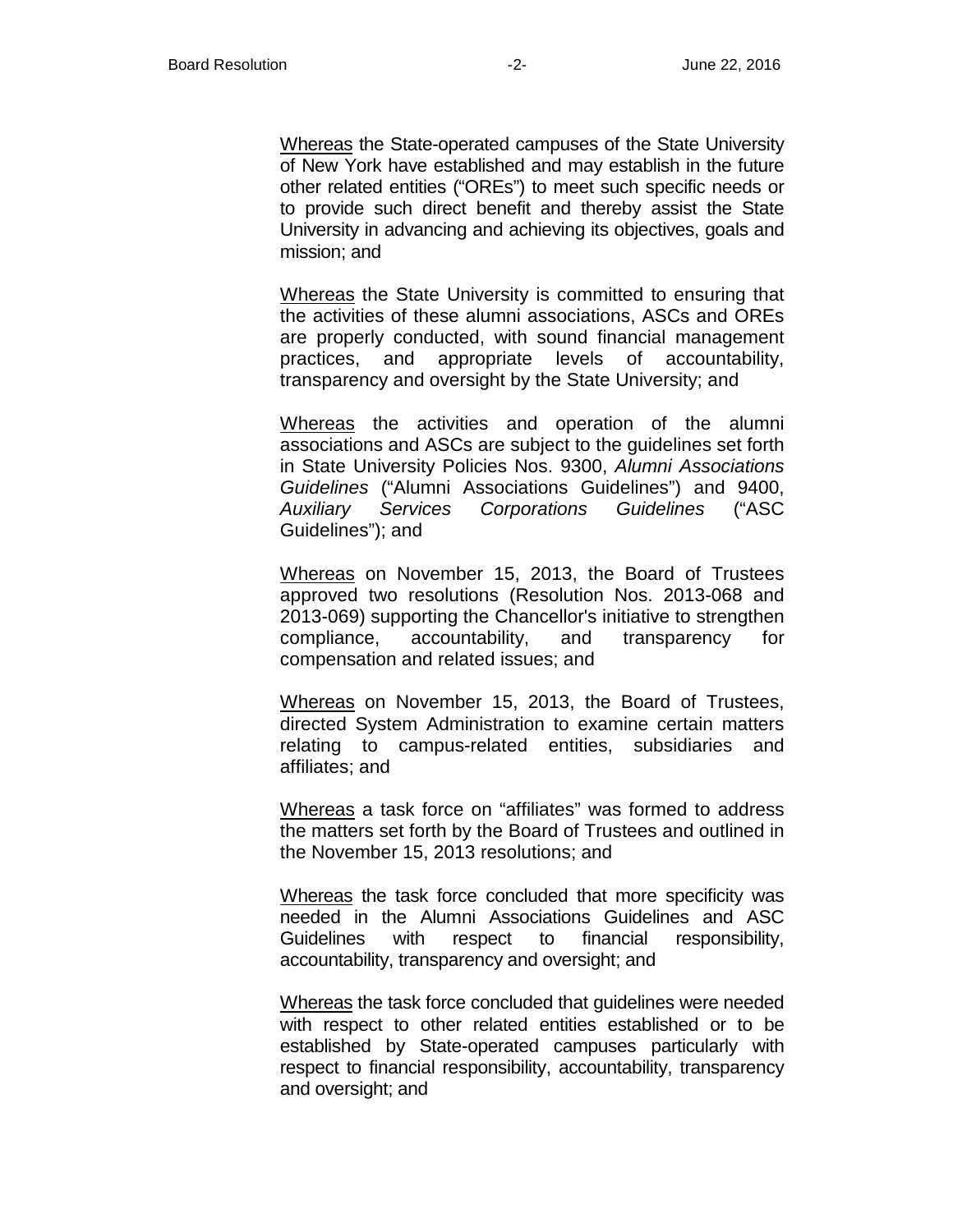Whereas the task force recommended that ORE Guidelines be approved to provide, among other things, that each ORE be established and operated pursuant to business and operating plans approved by the campus president and the Chancellor or designee; and

Whereas the task force recommended that the Alumni Associations Guidelines and the ASC Guidelines be amended and ORE guidelines be established to provide, among other things, that each such campus-related entity establish and maintain a system of internal controls designed to provide reasonable assurance of the achievement of objectives, reliability of financial reporting, safeguarding of assets, effectiveness and efficiency of operations and compliance with laws and regulations, and with respect to ASCs and OREs, adhere to written guidelines when forming their own affiliates; now, therefore, be it

Resolved that Policy No. 9300, *Alumni Associations Guidelines* and Policy No. 9400, *Auxiliary Services Corporations Guidelines* are amended and restated, and *Other Related Entities Guidelines* are hereby approved, each in the form attached to this resolution.

#### **Background**

The State University has had guidelines in place relating to auxiliary services corporations and alumni associations since 1975 and 2003, respectively. Some State-operated campuses have established other entities related to the campus without the benefit of written guidelines.

In November 2013, the Board of Trustees passed two resolutions supporting the Chancellor's initiative to strengthen compliance, accountability, and transparency for compensation and related issues and directed that a task force on affiliates be formed to address the matters raised in those resolutions. The task force concluded that more specificity was needed in the State University's existing policies related to campus-related alumni associations and auxiliary services corporations and that written guidelines were needed with respect to other related entities.

**Attachments**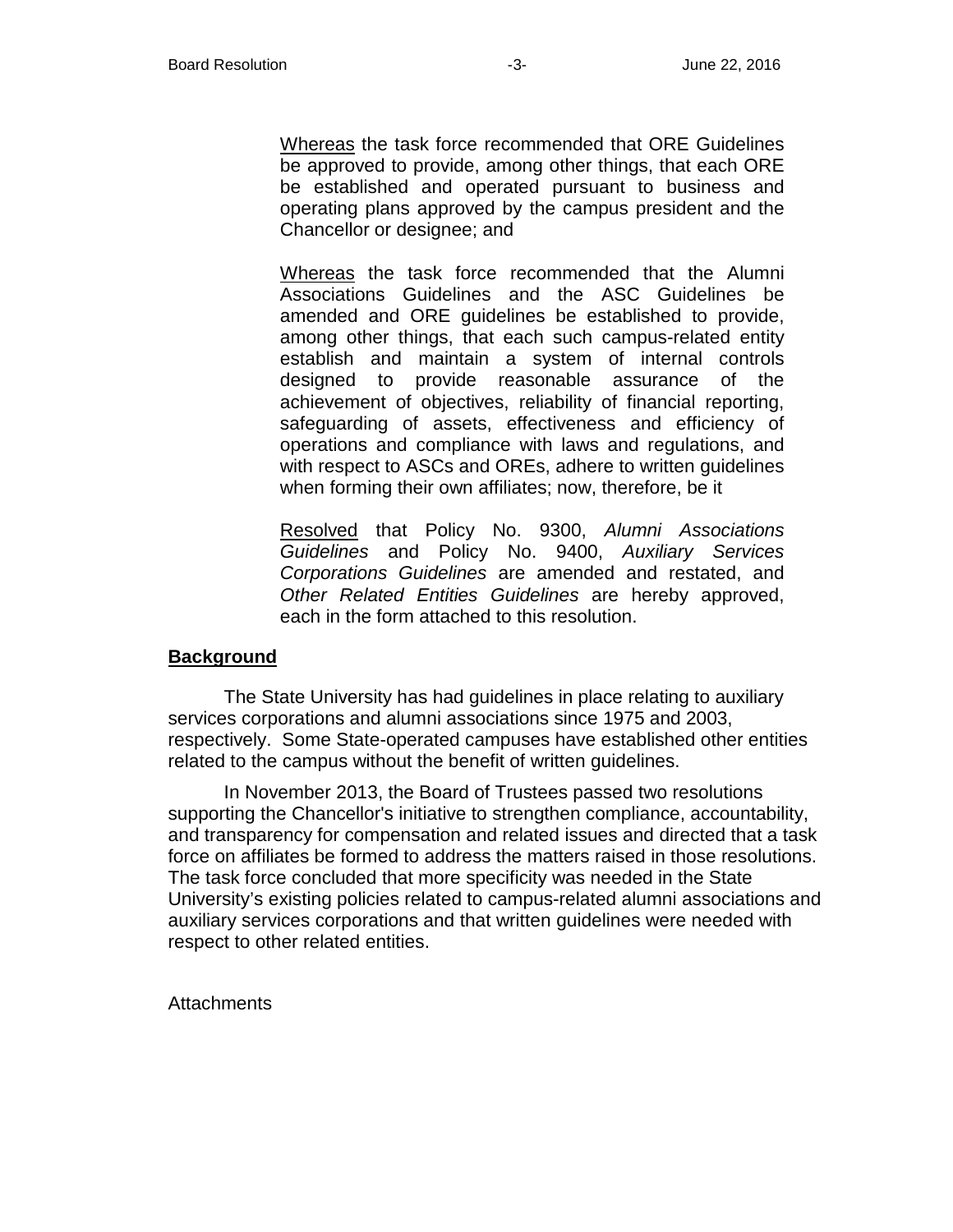## **Alumni Association Guidelines – Proposed Revisions**

- Explicitly recognize that the Alumni Association's Board is responsible for governance and oversight of its affairs, for issuing policies, ensuring the organization operates in accordance with its mission and all legal requirements, and monitoring the organization's financial condition.
- Require the campus president or designee and the campus development officer will be ex officio, voting members of the Alumni Association Board. The campus president may not serve as Chairman or President of the Alumni Association Board. A majority of the Alumni Association's directors should be individuals who are not faculty, staff, or students of the campus.
- Clarify that, in the event a campus President leaves office, the Acting or Interim President approved by the SUNY BOT will serve as an ex officio member of the Alumni Association board.
- Clarify that each campus should have only one Alumni Association with no affiliates other than the University unless otherwise authorized by the Chancellor or designee.
- Require the Alumni Association Board's approval of the annual budget and the audited financial statements.
- Require an appropriate official of the Alumni Association to provide periodic fiscal reports to the Alumni Association Board for its review.
- Require the Alumni Association develop, administer, and communicate written policies and procedures for all key business functions. If the Alumni Association engages a third-party (e.g. an auxiliary service corporation) to provide administrative support services, the Alumni Association must ensure that this third-party has in place, to the extent applicable, the written policies and procedures.
- Require each Alumni Association to adopt/maintain policy/procedures to protect "whistleblowers".
- Require the Alumni Association comply with all applicable laws, including the Non-profit Revitalization Act of 2013.
- Require the Alumni Association to establish and maintain a system of internal controls designed to provide reasonable assurance of the achievement of objectives, reliability of financial reporting, safeguarding of assets, effectiveness and efficiency of operations, and compliance with laws and regulations.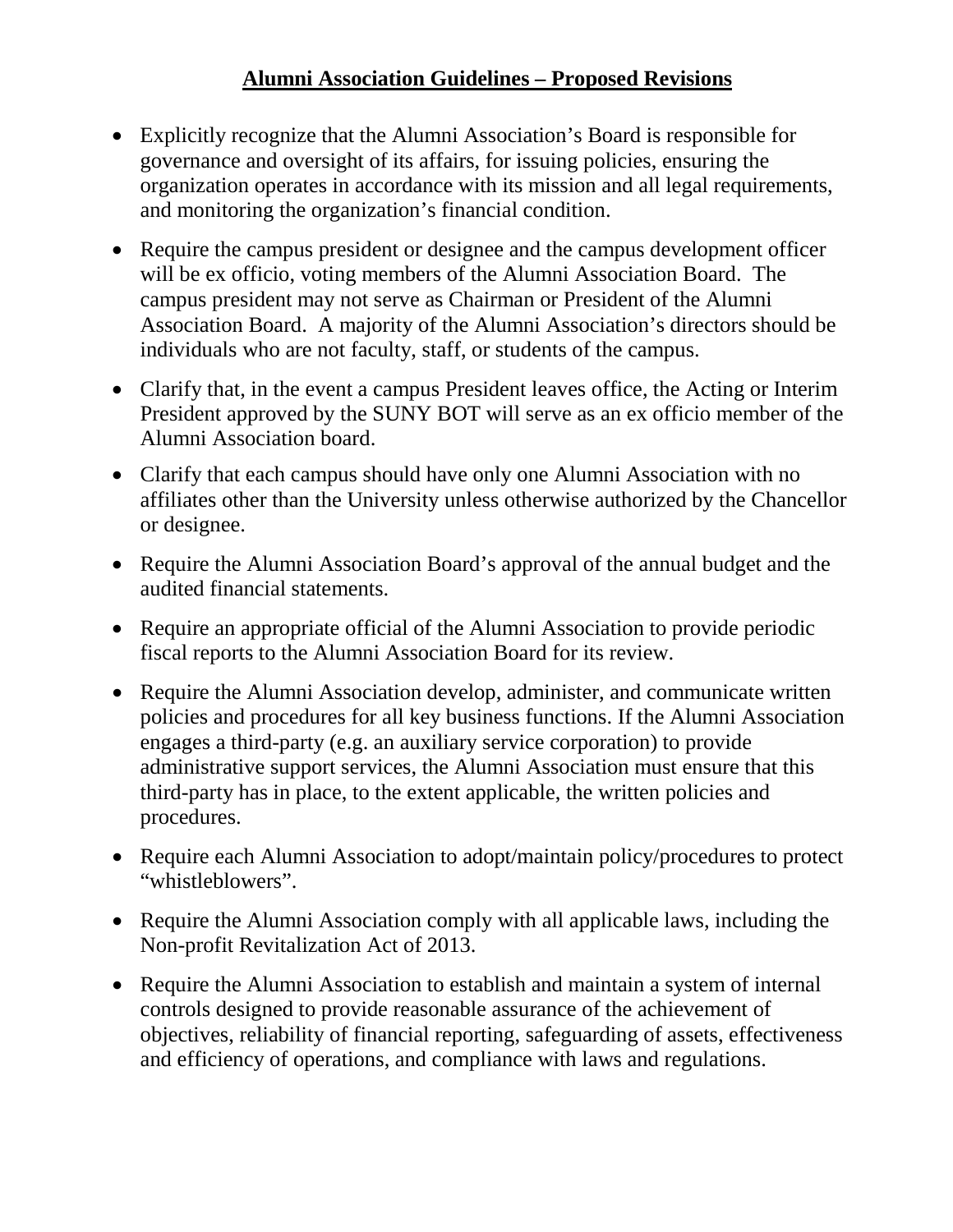- Clarify that the Alumni Association ensures that the proceeds of campus fundraising are appropriately recorded, credited, acknowledged and administered based on legal requirements and donor stewardship parameters.
- Clarify that the Alumni Association must adhere to principles defined in the "Donor Bill of Rights" and the Association of Fundraising Professionals' "Code of Ethical Principles and Standards of Professional Practice."
- Require Alumni Association to adhere to all regulatory filing requirements on a timely basis.
- Require the Alumni Association Management's corrective action plan should include the planned timeframe for addressing the independent auditor comments.
- Require the Alumni Association must certify annually to the University that it has complied with the terms of the contract between it and the campus including the provisions of these guidelines.
- Establish any proposed exceptions to the guidelines must be approved in writing by the Chancellor or designee.
- Clarify that changes to the Alumni Association Guidelines must be approved by the SUNY BOT upon public notice and the recommendation of the Chancellor and the SUNY BOT Audit Committee.
- Clarify that when the Alumni Association reimburses the campus for the use of space, utilities, or other services that the campus provides to the Alumni Association, the reimbursement should be consistent with the approved annual budget and terms and conditions of the contract with the campus.